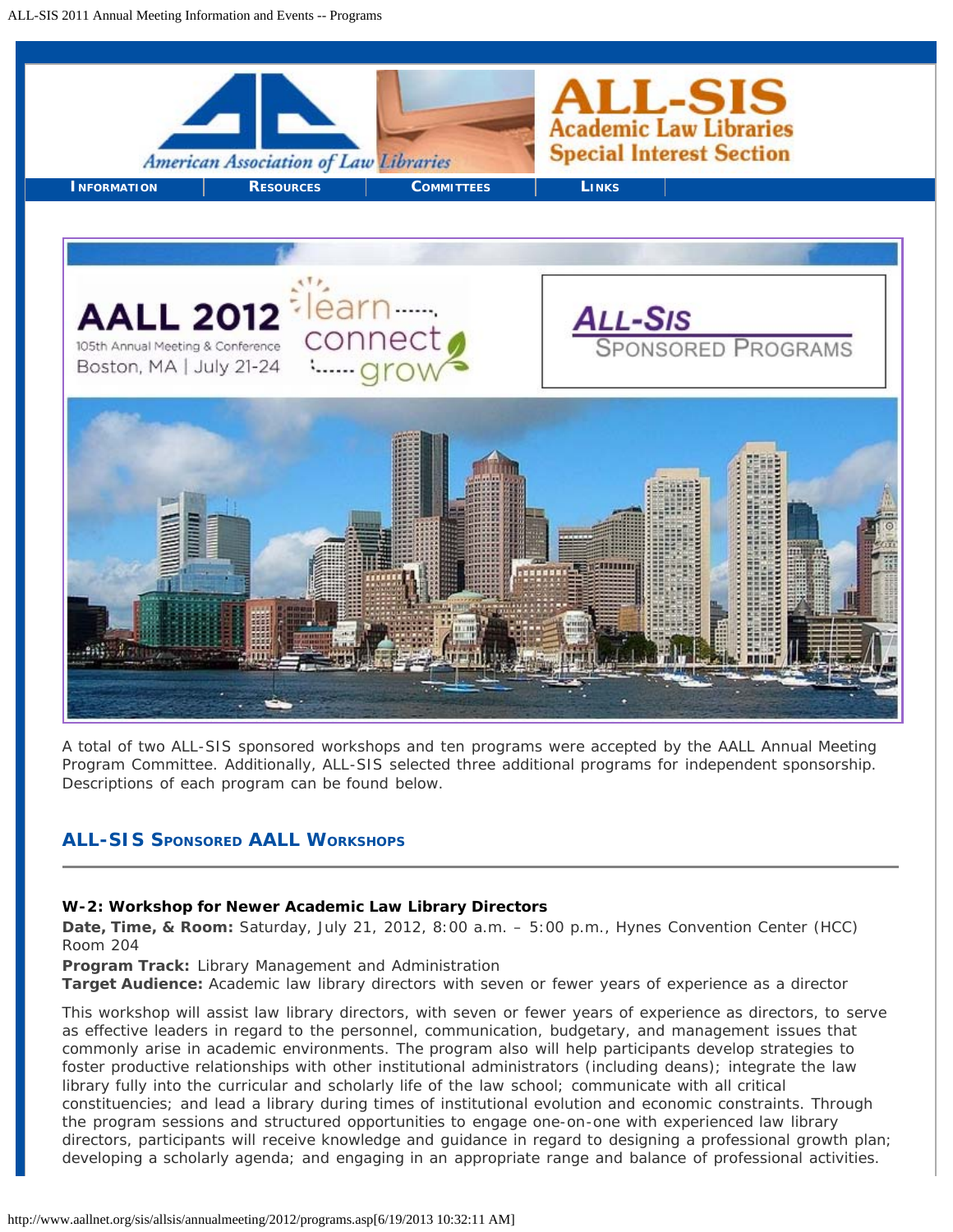The workshop will also provide participants with knowledge and strategies related to responding to the many challenges that commonly face directors, including workload, institutional relationships, and ethical dilemmas.

#### **W-3: Legal Research Teaching Academy**

**Date, Time, & Room:** Saturday, July 21, 2012, 8:00 a.m. – 5:00 p.m., OFFSITE-Harvard Law School, Wasserstein Hall (Room 3018) **Program Track:** Teaching **Target Audience:** Librarians who teach their own legal research course

Experienced teachers will lead interactive sessions on learning styles, course and class design, creating the right classroom environment, lecturing well (including using class discussion effectively), designing and executing in-class activities, assessment of students, the role of technology in teaching, and ongoing improvement of teaching skills and style. Over the lunch break, each speaker will lead a roundtable on a teaching topic suggested by participants. Pre-workshop readings and activities will be assigned. Because the sessions build on content presented throughout the day, participants should plan on attending the entire workshop.

# **ALL-SIS SPONSORED AALL PROGRAMS**

### **A-5: Be Memorable: Library Advocacy through Compelling Storytelling**

**Date, Time, & Room:** Sunday, July 22, 2012, 10:45 – 11:45 a.m., Hynes Convention Center (HCC) Room 312

**Program Track:** Library Management and Administration

**Target Audience:** All librarians who are interested in developing strong advocacy skills

Whether persuading an administrator within your institution or lobbying for external action, storytelling can be a powerful and compelling advocacy tool. Telling stories about real people and real challenges is an effective means for convincing others of your viewpoint. What makes a good story? How can you incorporate the elements of storytelling into your advocacy efforts? After learning the fundamentals of a persuasive story and how to successfully integrate the story within a strategic advocacy campaign, participants will have the opportunity to practice their newly acquired skills in small groups. Volunteers from the small groups will share their story drafts with the larger audience and receive constructive feedback.

#### **B-4: Piercing the Veil of Sovereignty: The Sources of International Human Rights Law: Part I**

**Date, Time, & Room:** Sunday, July 22, 2012, 1:15 – 2:45 p.m., Hynes Convention Center (HCC) Room 312 **Program Track:** Reference; Research and Client Services

**Target Audience:** Academic, government, and court reference and collection development librarians

Part I of this program will teach participants the advanced skills they need to research difficult problems in the United Nations Charter-based and treaty-based bodies. Presenters will use examples of violations of human rights law and the institutional responses to them to illuminate the characteristics of the treaties; the enigmatic organization and procedures of the institutions created by the Charter and the treaties; and the unique documents produced by those institutions. Participants will return to their institutions able to solve research problems that they could not have previously addressed.

#### **C-4: Piercing the Veil of Sovereignty: The Sources of International Human Rights Law: Part II**

**Date, Time, & Room:** Sunday, July 22, 2012, 3:45 – 5:00 p.m., Hynes Convention Center (HCC) Room 304 **Program Track:** Reference; Research and Client Services **Target Audience:** Academic, government, and court reference and collection development librarians

Part II of this program will teach participants the advanced skills they need to do research on difficult problems in the Council of Europe, the European Court of Human Rights, and the Inter-American Human Rights Commission and Court. Presenters will use examples of violations of human rights law and the institutional responses to them to illuminate the characteristics of the European and American Human Rights agreements; the enigmatic organization and procedures of the institutions created by the those treaties; and the unique documents that they produce. Upon returning to their institutions, participants will be able to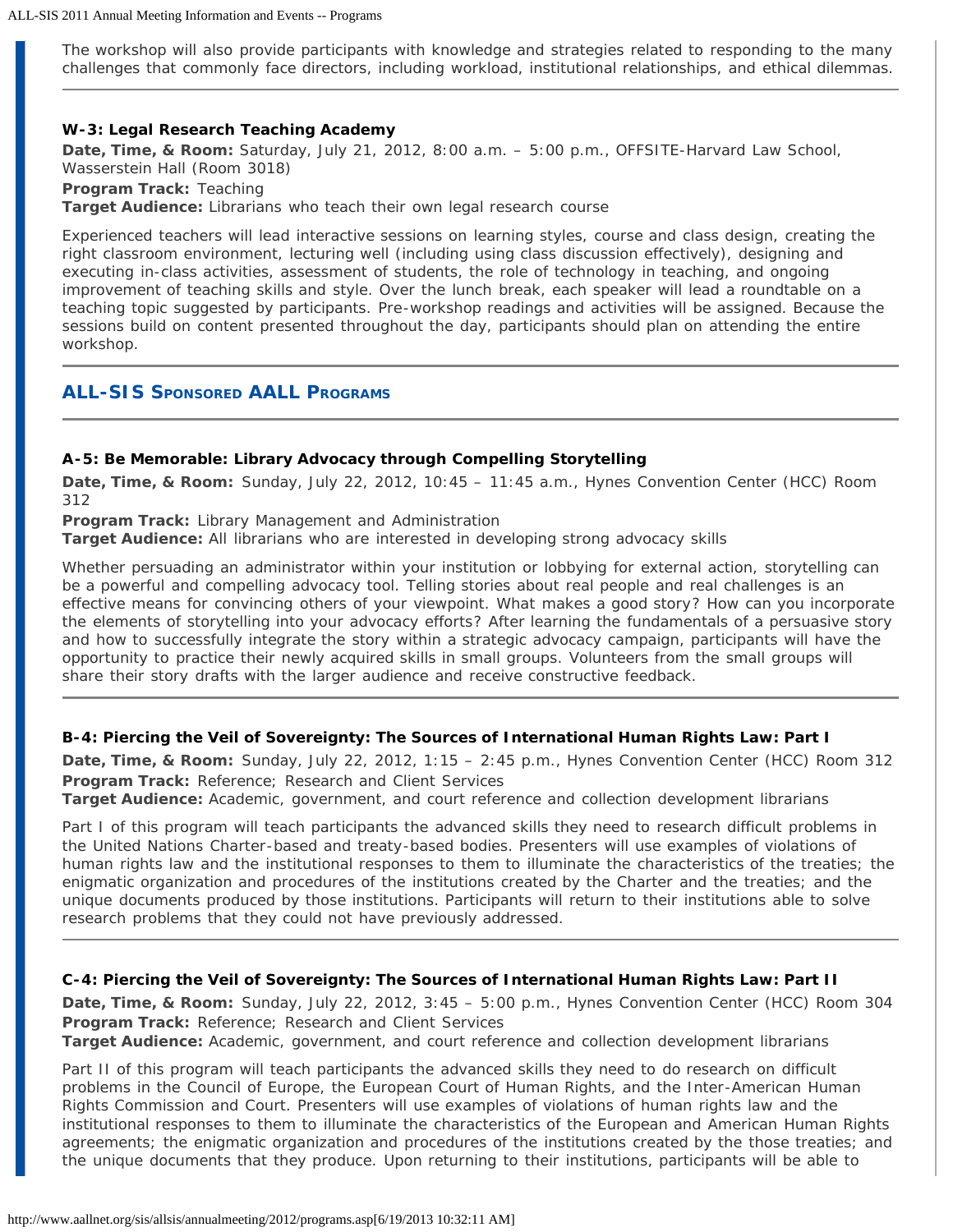solve research problems that they could not have previously addressed.

#### **D-5: Law Library Research Assistant Programs: Two Different Models**

**Date, Time, & Room:** Monday, July 23, 2012, 8:30 – 9:45 a.m., Hynes Convention Center (HCC) Room 210 **Program Track:** Reference, Research and Client Services **Target Audience:** Library directors in academic law libraries; public services librarians who teach or provide

faculty services

A law library research assistant (RA) program can enhance a library's value and market librarian skills within the institution, while expanding the teaching role of librarians. A library RA program promotes faculty recruitment and retention by providing skilled and accountable research assistants to law faculty. Two predominant models of library RA programs exist in U.S. law schools, and administrators of these programs get many inquiries from other academic librarians who are interested in starting their own programs. Law librarians representing the two models will explain the distinctions among their programs and the factors that make their models successful.

#### **E-2: Engaging and Educating the Screen Addicts of 2012**

**Date, Time, & Room:** Monday, July 23, 2012, 10:45 – 11:45 a.m., Hynes Convention Center (HCC) Room 302

**Program Track:** Teaching

**Target Audience:** Librarians looking for ways to enhance their digital presence among patrons, especially through the use of custom-made instructional modules and digital media

This program will explore the depth of student engagement with digital media, specifically how to manage and deal with information-complacent patrons through new methods of engagement within instructional materials. Two librarians will share their case studies of how they incorporated digital media tools into their instructional materials in an effort to engage today's tech-savvy patrons, and will also inspire participants to incorporate digital media into their own instructional materials and library guides by showcasing an exemplary librarian-created product, Lawbore, ([http://lawbore.net/\)](http://lawbore.net/) and its sister site Learnmore [\(http://learnmore.lawbore.net/](http://learnmore.lawbore.net/)). The speakers will then provide participants with ideas and tips on how the average librarian with limited resources and IT knowledge can create his or her own digital media-enhanced products using tools such as LibGuides.

#### **G-3: The Best of Both Worlds: Blending Online and Face-to-Face Learning in Teaching Legal Research**

**Date, Time, & Room:** Monday, July 23, 2012, 2:45 – 4:00 p.m., Hynes Convention Center (HCC) Room 304 **Program Track:** Teaching

**Target Audience:** Academic librarians who teach legal research

ABA Rule 306 has permitted law schools to offer distance education classes for some time, and students increasingly enjoy the greater convenience of online courses. Legal research classes are emerging as key areas of potential innovation for law schools testing out online and blended courses. Librarians have a unique opportunity to take the lead in pioneering new ways of teaching in this new learning environment. Panelists will draw on their own experience of creating and teaching conventional, online, and blended legal research classes to review what has worked and what hasn't. This session will include discussion of webinars, online course management systems, in-person sessions, and integrated learning techniques which actively involve students in mastering the concepts of legal research

#### **H-3: You CAN Handle the Truth: Using Pop Culture to Teach Legal Research**

**Date, Time, & Room:** Tuesday, July 24, 2012, 8:30 – 9:45 a.m., Hynes Convention Center (HCC) Room 304

**Program Track:** Teaching

**Target Audience:** Legal research teachers, whether beginning, advanced, or subject-specific

"I'm Just a Bill." Marcia Clark being schooled during the OJ trial for not Shepardizing. Pop culture is full of examples of legal research, but the value such examples actually add to our lessons is rarely assessed. The program speakers will begin with a discussion of the pedagogical support for using culturally familiar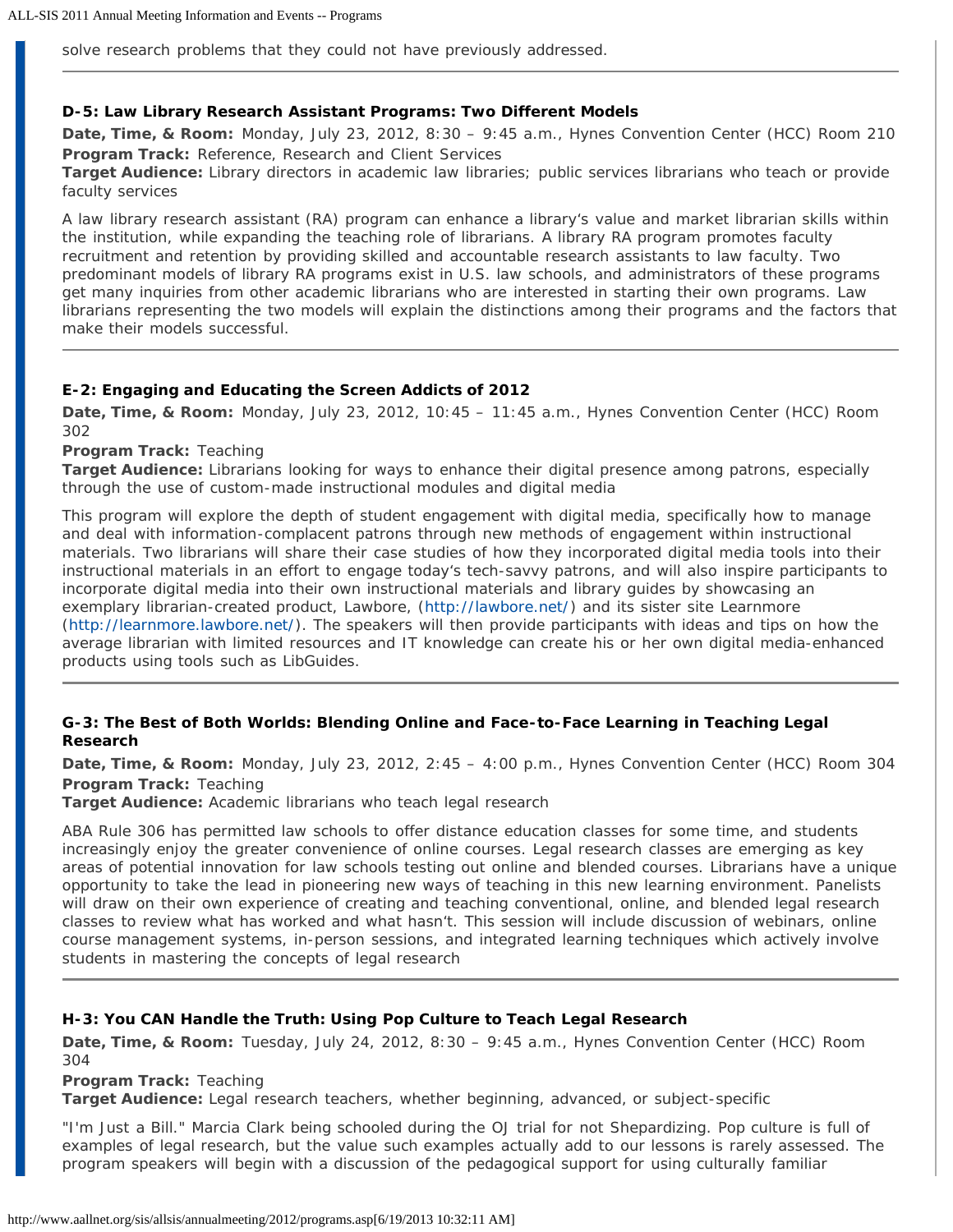ALL-SIS 2011 Annual Meeting Information and Events -- Programs

characters and settings in the classroom, and then provide examples and demonstrate best practices for prepping and integrating video clips, songs, comics, and other pop culture references into a legal research lesson. These best practices include selection of references familiar to the audience and use of technology to prepare and deliver the lessons. The speakers will also discuss their experiences using pop culture and how to avoid potential risks when implementing this technique in the classroom. Lastly, this session will also address how using pop culture and humor can humanize teachers to students, encourage student participation in what many see as a "boring" class, and foster collaboration among instructors.

### **I-4: Pruning the Collection, Growing Services: What's New in YOUR Library?**

**Date, Time, & Room:** Tuesday, July 24, 2012, 10:15 – 11:45 a.m., Hynes Convention Center (HCC) Room 304

**Program Track:** Reference; Research and Client Services

**Target Audience:** Librarians interested in discovering new collection management techniques and developing innovative client services

The twin pressures of budget restrictions and increasing demand for services have inspired many creative responses from law librarians. Librarians will benefit from sharing their best practices and experiences with each other. This session will use the "fishbowl technique" to engage audience members in a discussion of innovative practices being implemented at their own libraries. The moderators will facilitate an ongoing conversation among 4-6 rotating participants from the audience and encourage questions from the audience, as well.

## **J-1: Asking Hard Questions: Teaching Through Questions and Controversy**

**Date, Time, & Room:** Tuesday, July 24, 2012, 2:30 – 3:15 p.m., Hynes Convention Center (HCC) Room 302

#### **Program Track:** Teaching

**Target Audience:** Librarians who teach, whether the instruction is in the form of a library workshop, bibliographic instruction, or a for-credit legal research course.

The hardest questions don't always have easy answers. Legal research instructors need to ask hard questions —covering content, assessing student understanding, and moving instruction forward. Bloom's Taxonomy provides a basis for instructors to consider as they develop questions for their students. The speakers in this program will describe effective questioning strategies in light of Bloom's Taxonomy and demonstrate how to ask effective questions. Audience members will participate in a brief discussion of high-interest—and often controversial—subjects and how to use them to raise student interest when teaching.

## **K-3: Passing the Baton: Option or Obligation?**

**Date, Time, & Room:**

**Program Track:** Library Management and Administration **Target Audience:** Librarians who need to be aware of succession planning in their departments

As the professional and paraprofessional librarian population ages, new members must be recruited, hired, and trained to manage and continue to develop our public and technical services departments and operations. Staff may be retiring, or absent from work for extended periods due to maternity, medical, military, and other leave needs. Regardless of job titles or how jobs may have changed over the years, this program will focus on concerns, issues, and implementation plans as staff retires or takes extended leave and "passes the baton" to newer members of the law library community. How do you recruit and train replacements? How do you seamlessly return to work after an extended absence? What historical information do you impart about institutions and departments so that the library can continue to be responsive to its ever-changing patron community? Program speakers will address technology tools and communications necessary for smoothly managing succession to accommodate retirements and/or planned extended absences. The program will conclude with an interactive discussion among presenters and attendees.

# **ALL-SIS SPONSORED INDEPENDENT PROGRAMS**